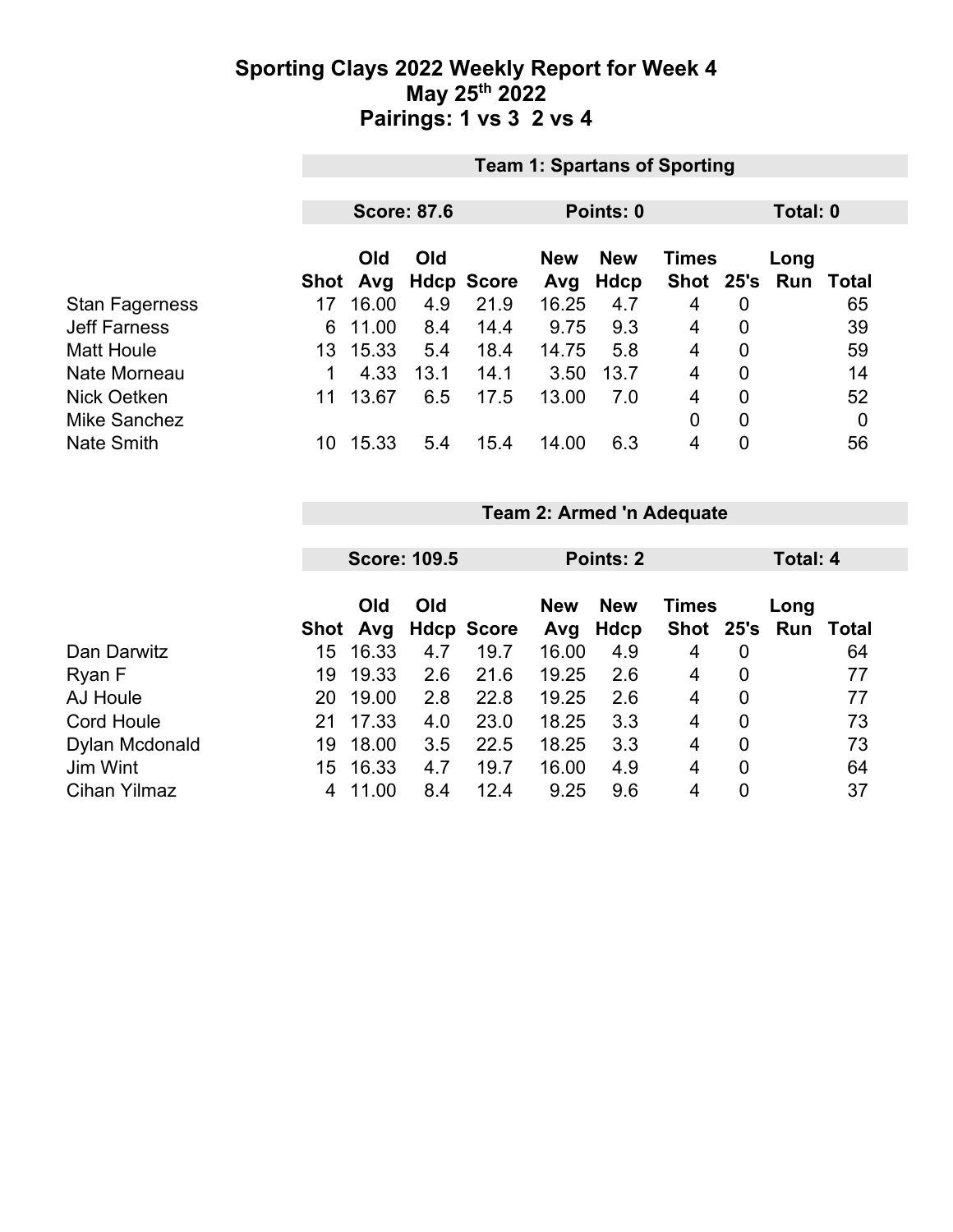## **Sporting Clays 2022 Weekly Report for Week 4 May 25th 2022 Pairings: 1 vs 3 2 vs 4**

|                      | <b>Team 3: RMS Breaking Wind</b> |            |      |                   |                   |                    |                           |                |                    |       |
|----------------------|----------------------------------|------------|------|-------------------|-------------------|--------------------|---------------------------|----------------|--------------------|-------|
|                      |                                  |            |      |                   |                   |                    |                           |                |                    |       |
|                      | <b>Score: 103.2</b>              |            |      |                   |                   | Points: 2          |                           | Total: 8       |                    |       |
|                      | <b>Shot</b>                      | Old<br>Avg | Old  | <b>Hdcp Score</b> | <b>New</b><br>Avg | <b>New</b><br>Hdcp | <b>Times</b><br>Shot 25's |                | Long<br><b>Run</b> | Total |
| Sam B                | $\overline{2}$                   | 8.33       | 10.3 | 12.3              | 6.75              | 11.4               | 4                         | 0              |                    | 27    |
| <b>Mike Carlson</b>  | 10                               | 10.33      | 8.9  | 18.9              | 10.25             | 8.9                | 4                         | 0              |                    | 41    |
| <b>Brent Davis</b>   | 15                               | 18.00      | 3.5  | 18.5              | 17.25             | 4.0                | 4                         | $\overline{0}$ |                    | 69    |
| <b>Ryan Erickson</b> | 21                               | 19.33      | 2.6  | 23.0              | 19.75             | 2.3                | 4                         | 0              |                    | 79    |
| <b>Gene Harstad</b>  | 13                               | 17.00      | 4.2  | 17.2              | 16.00             | 4.9                | 4                         | $\overline{0}$ |                    | 64    |
| Jeff K               | 14                               | 15.33      | 5.4  | 19.4              | 15.00             | 5.6                | 4                         | $\overline{0}$ |                    | 60    |
| <b>Chuck Quick</b>   | 21                               | 18.00      | 3.5  | 23.0              | 18.75             | 3.0                | 4                         | $\mathbf 0$    |                    | 75    |
| Dave S               | 11                               | 15.33      | 5.4  | 16.4              | 14.25             | 6.1                | 4                         | $\overline{0}$ |                    | 57    |
| Dean Schultz         | 12                               | 13.00      | 7.0  | 19.0              | 12.75             | 7.2                | 4                         | $\mathbf 0$    |                    | 51    |
| <b>Bruce Wisner</b>  | 9                                | 13.00      | 7.0  | 16.0              | 12.00             | 7.7                | 4                         | $\overline{0}$ |                    | 48    |

|                      |    | <b>Score: 107.2</b> |     |                   |            | Points: 0  |              |                |      | Total: 4 |  |
|----------------------|----|---------------------|-----|-------------------|------------|------------|--------------|----------------|------|----------|--|
|                      |    |                     |     |                   |            |            |              |                |      |          |  |
|                      |    | Old<br>Old          |     |                   | <b>New</b> | <b>New</b> | <b>Times</b> |                | Long |          |  |
|                      |    | Shot Avg            |     | <b>Hdcp Score</b> | Avg        | Hdcp       | Shot 25's    |                | Run  | Total    |  |
| Jaime Born           | 6  | 12.00               | 7.7 | 13.7              | 10.50      | 8.8        | 4            | 0              |      | 42       |  |
| Matt Born            | 19 | 13.33               | 6.8 | 23.0              | 14.75      | 5.8        | 4            | 0              |      | 59       |  |
| Tim Born             | 16 | 14.33               | 6.1 | 22.1              | 14.75      | 5.8        | 4            | 0              |      | 59       |  |
| <b>Randall Clark</b> | 10 | 12.33               | 7.5 | 17.5              | 11.75      | 7.9        | 4            | 0              |      | 47       |  |
| Arden Koosmann       | 8  | 12.00               | 7.7 | 15.7              | 11.00      | 8.4        | 4            | $\overline{0}$ |      | 44       |  |
| <b>Steven Niles</b>  | 20 | 18.00               | 3.5 | 23.0              | 18.50      | 3.2        | 4            | $\overline{0}$ |      | 74       |  |
| <b>Terry Niles</b>   | 20 | 20.67               | 1.6 | 21.6              | 20.50      | 1.8        | 4            | 0              |      | 82       |  |

**Team 4: Raiders**

Super Shooters: None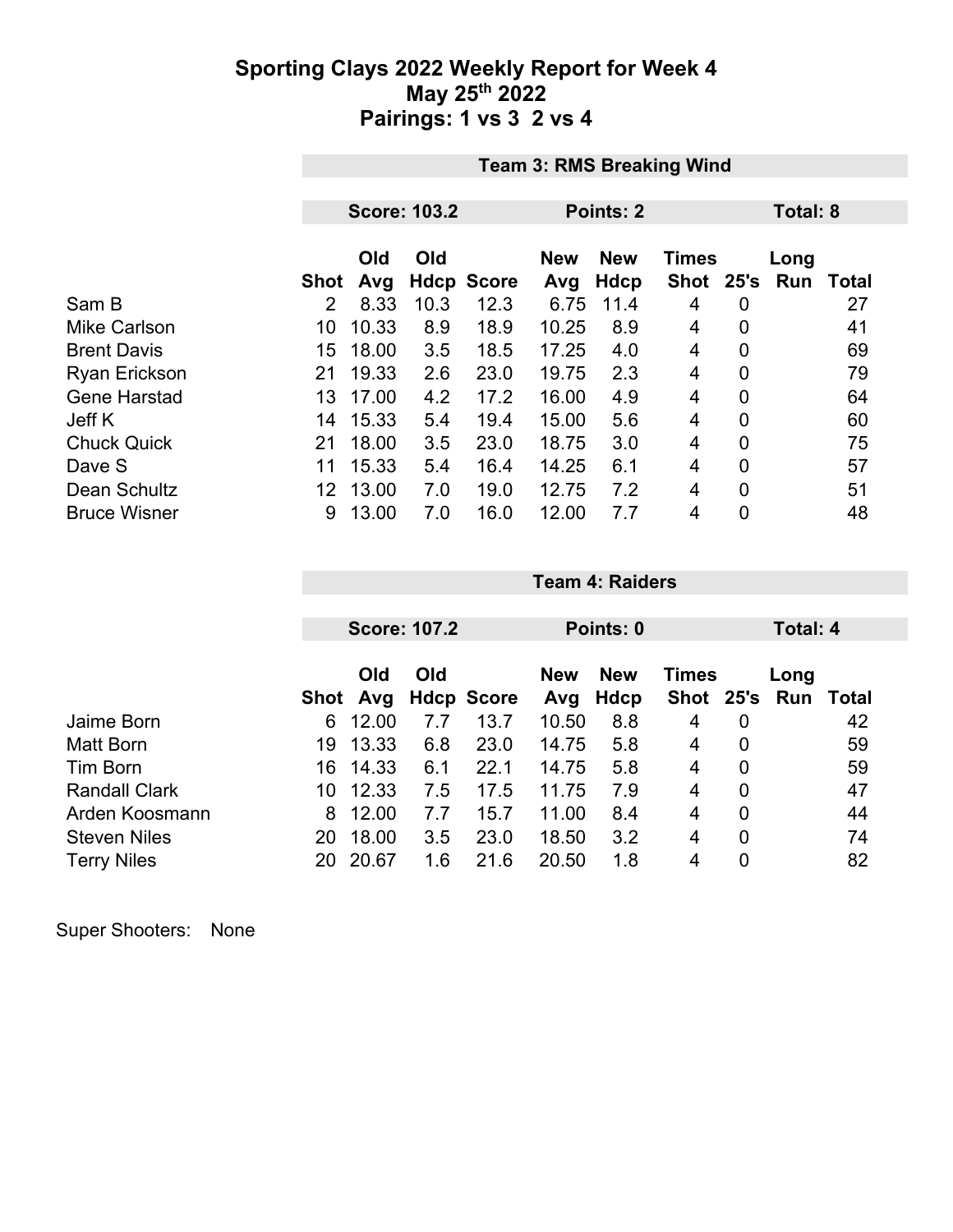## **Sporting Clays 2022 Weekly Report for Week 4 May 25th 2022 Pairings: 1 vs 3 2 vs 4**

## **Sporting Clays 2022 Team Standings through week 4**

| Team 3 | <b>RMS Breaking Wind</b>    | 8.0 |
|--------|-----------------------------|-----|
| Team 4 | <b>Raiders</b>              | 4.0 |
| Team 2 | <b>Armed 'n Adequate</b>    | 4.0 |
| Team 1 | <b>Spartans of Sporting</b> | 0.0 |